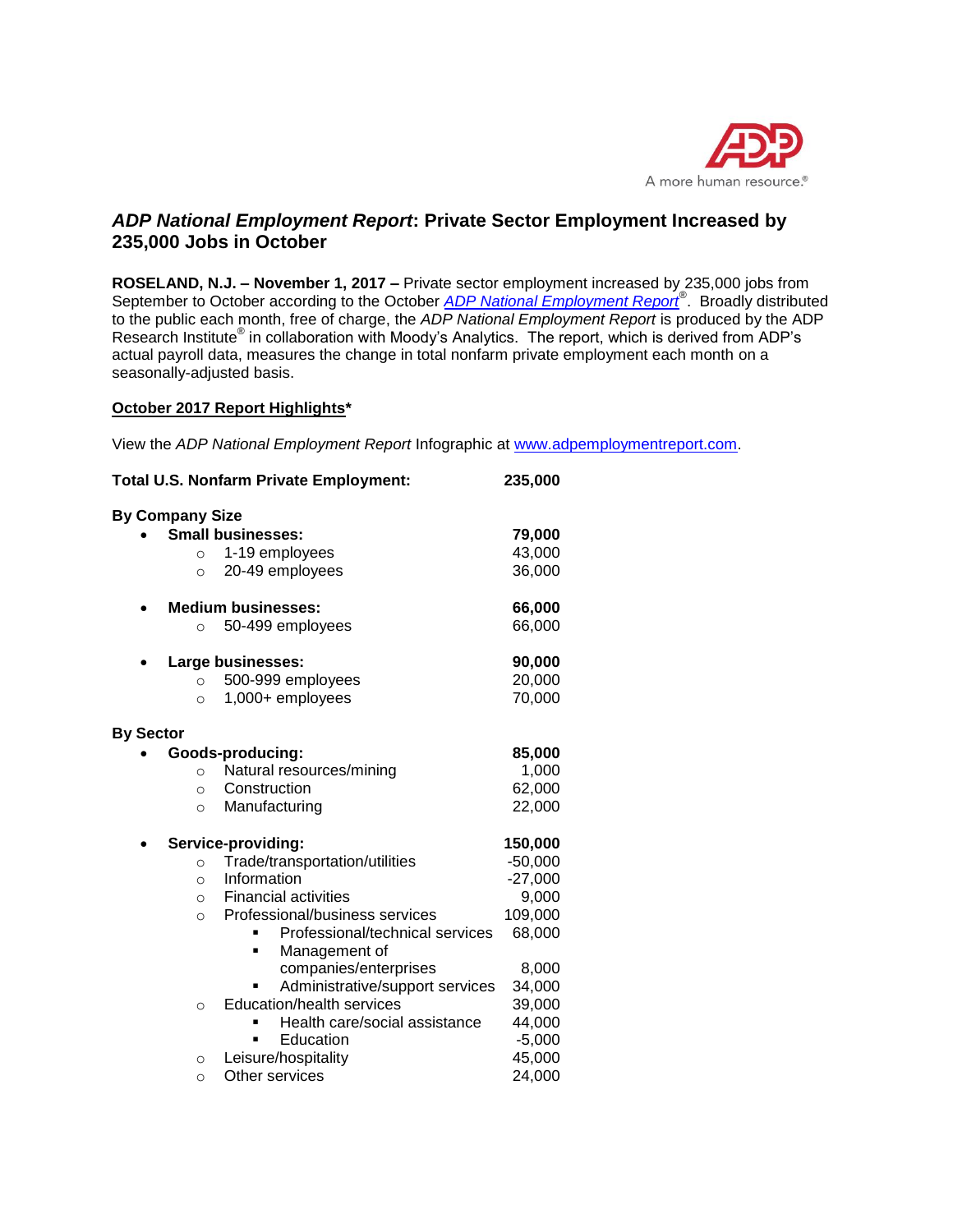\* Sum of components may not equal total, due to rounding.

 **Franchise Employment\*\*** o Franchise jobs 30,600

\*\*Complete details on franchise employment can be found [here.](http://www.adpemploymentreport.com/)

"The job market remains healthy and hiring bounced back with one of the best performances we've seen all year," said Ahu Yildirmaz, vice president and co-head of the ADP Research Institute. "Although the service providing sector was hard hit last month due to the weather, we saw significant growth in professional services, especially in the higher paid professional technical jobs. Additionally, small businesses rebounded well from the impact of Hurricanes Harvey and Irma, posting very strong gains."

Mark Zandi, chief economist of Moody's Analytics, said, "The job market rebounded strongly from the hit it took from Hurricanes Harvey and Irma. Resurgence in construction jobs shows the rebuilding is already in full swing. Looking through the hurricane-created volatility, job growth is robust."



# Chart 1. Change in Total Nonfarm Private Employment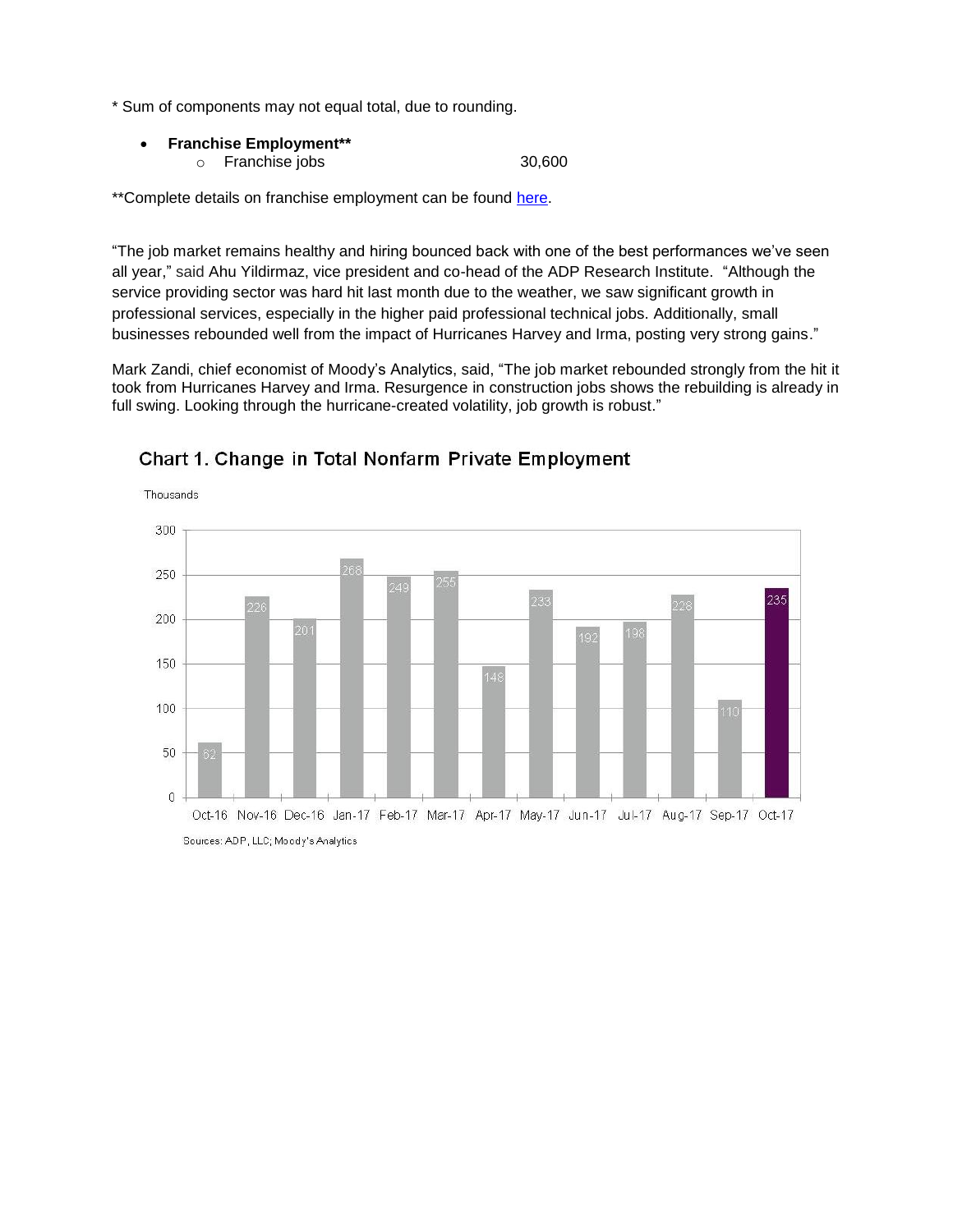

# Chart 2. Historical Trend - Change in Total Nonfarm Private **Employment**





October 2017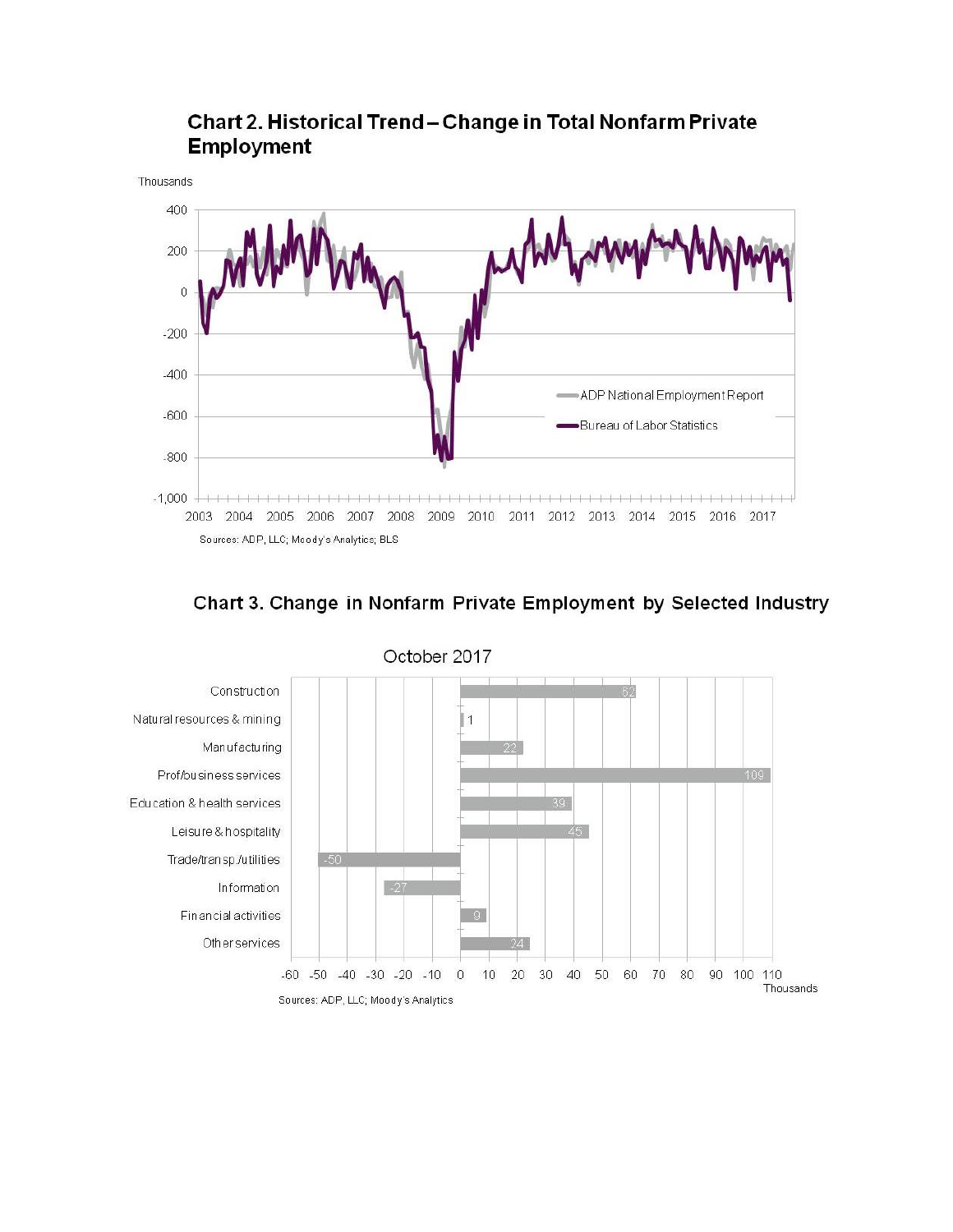

Chart 4. Change in Nonfarm Private Employment by Company Size

The matched sample used to develop the *ADP National Employment Report* was derived from ADP payroll data, which represents 411,000 U.S. clients employing nearly 24 million workers in the U.S. The September total of jobs added was revised down from 135,000 to 110,000.

To obtain additional information about the *ADP National Employment Report,* including additional charts, supporting data and the schedule of future release dates, or to subscribe to the monthly email alerts and RSS feeds, please visit [www.adpemploymentreport.com.](http://www.adpemploymentreport.com/)

The November 2017 *ADP National Employment Report* will be released at 8:15 a.m. ET on December 6, 2017.

#### **About the** *ADP National Employment Report*®

The *ADP National Employment Report®* is a monthly measure of the change in total U.S. nonfarm private employment derived from actual, anonymous payroll data of client companies served by ADP<sup>®</sup>, a leading provider of human capital management solutions. The report, which measures nearly 24 million U.S. workers, is produced by the ADP Research Institute®, a specialized group within the company that provides insights around employment trends and workforce strategy, in collaboration with Moody's Analytics, Inc.

Each month, ADP issues the *ADP National Employment Report* as part of the company's commitment to adding deeper insights into the U.S. labor market and providing businesses, governments and others with a source of credible and valuable information. The *ADP National Employment Report* is broadly distributed to the public each month, free of charge.

The data for this report is collected for pay periods that can be interpolated to include the week of the 12<sup>th</sup> of each month, and processed with statistical methodologies similar to those used by the U.S. Bureau of Labor Statistics to compute employment from its monthly survey of establishments. Due to this

Note: All size data included in the ADP National Employment Report is based on size of business, defined as an entity with a unique Employer Identification Number, which may include multiple establishments. Sum of components may not equal total due to rounding.